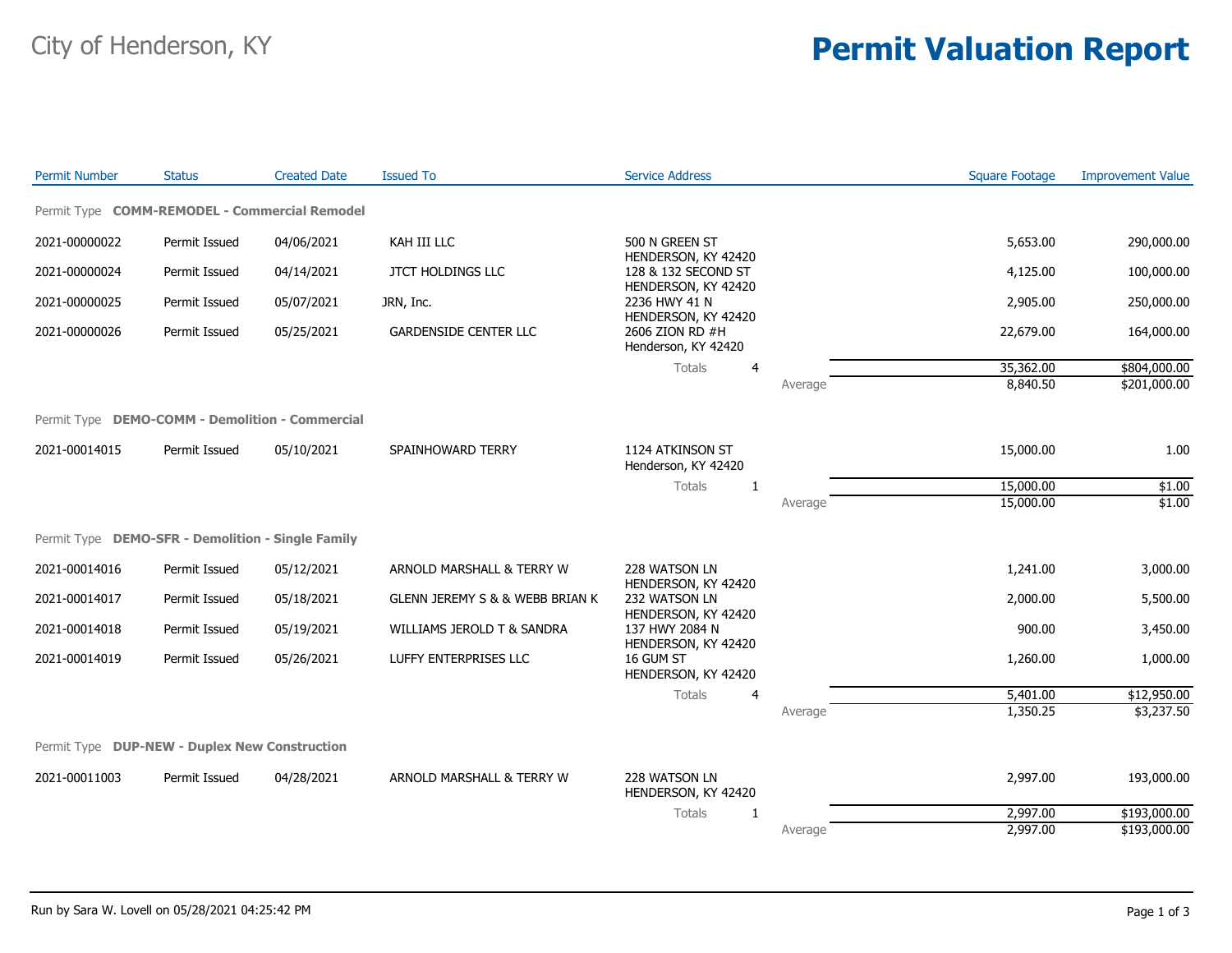## City of Henderson, KY **Permit Valuation Report**

| <b>Permit Number</b> | <b>Status</b>                                        | <b>Created Date</b> | <b>Issued To</b>                  | <b>Service Address</b>                                        |         | <b>Square Footage</b> | <b>Improvement Value</b> |
|----------------------|------------------------------------------------------|---------------------|-----------------------------------|---------------------------------------------------------------|---------|-----------------------|--------------------------|
|                      | Permit Type DUP-REMODEL - Duplex Remodel             |                     |                                   |                                                               |         |                       |                          |
| 2021-00011002        | Permit Issued<br>02/15/2021                          |                     | YOGA HERE & NOW LLC               | 1228 WASHINGTON ST 01226-<br>HENDERSON, KY 42420              |         | 2,498.00              | 50,000.00                |
|                      |                                                      |                     |                                   | Totals<br>-1                                                  |         | 2,498.00              | \$50,000.00              |
|                      |                                                      |                     |                                   |                                                               | Average | 2,498.00              | \$50,000.00              |
|                      | Permit Type SFR-ACC - Single Family Accessory        |                     |                                   |                                                               |         |                       |                          |
| 2021-00005040        | Permit Issued                                        | 05/07/2021          | LL HENDERSON LLC                  | 2127 LOCUST DR<br>HENDERSON, KY 42420                         |         | 240.00                | 10,000.00                |
| 2021-00005042        | Permit Issued                                        | 05/10/2021          | SOLOMON JAMES E                   | 2360 HWY 60 E                                                 |         | 80.00                 | .01                      |
| 2021-00005043        | Permit Issued                                        | 05/18/2021          | <b>GOODMAN JULIANNE</b>           | HENDERSON, KY 42420<br>507 FAIR ST<br>HENDERSON, KY 42420     |         | 288.00                | 7,000.00                 |
|                      |                                                      |                     |                                   | 3<br>Totals                                                   |         | 608.00                | \$17,000.01              |
|                      |                                                      |                     |                                   |                                                               | Average | 202.67                | \$5,666.67               |
|                      | Permit Type SFR-NEW - Single Family New Construction |                     |                                   |                                                               |         |                       |                          |
| 2021-00005039        | Permit Issued                                        | 04/29/2021          | <b>HCM LLC</b>                    | 1450 ARROW WAY<br>HENDERSON, KY 42420                         |         | 1,722.00              | 151,000.00               |
| 2021-00005044        | Permit Issued                                        | 05/24/2021          | <b>BLACK PEARL PROPERTIES LLC</b> | 77 S PARTRIDGE RUN<br>HENDERSON, KY 42420                     |         | 1,633.00              | 120,000.00               |
| 2021-00005045        | Permit Issued                                        | 05/24/2021          | <b>BRANDON HOMES LLC</b>          | 923 TRAIL DR<br>HENDERSON, KY 42420                           |         | 2,511.00              | 268,000.00               |
| 2021-00005046        | Permit Issued                                        | 05/25/2021          | HENDERSON HABITAT FOR HUMANITY    | 10 HOLLIDAY CT                                                |         | 1,213.00              | 130,000.00               |
| 2021-00005047        | Permit Issued                                        | 05/25/2021          | HABITAT FOR HUMANITY INC          | HENDERSON, KY 42420<br>1014 PRINGLE ST<br>HENDERSON, KY 42420 |         | 1,218.00              | 115,000.00               |
|                      |                                                      |                     |                                   | Totals<br>5                                                   |         | 8,297.00              | \$784,000.00             |
|                      |                                                      |                     |                                   |                                                               | Average | 1,659.40              | \$156,800.00             |
|                      | Permit Type SFR-REMODEL - Single Family Remodel      |                     |                                   |                                                               |         |                       |                          |
| 2021-00005041        | Permit Issued                                        | 05/07/2021          | Sindy Newman                      | 228 ROONEY DR<br>HENDERSON, KY 42420                          |         | 1,406.00              | 20,000.00                |